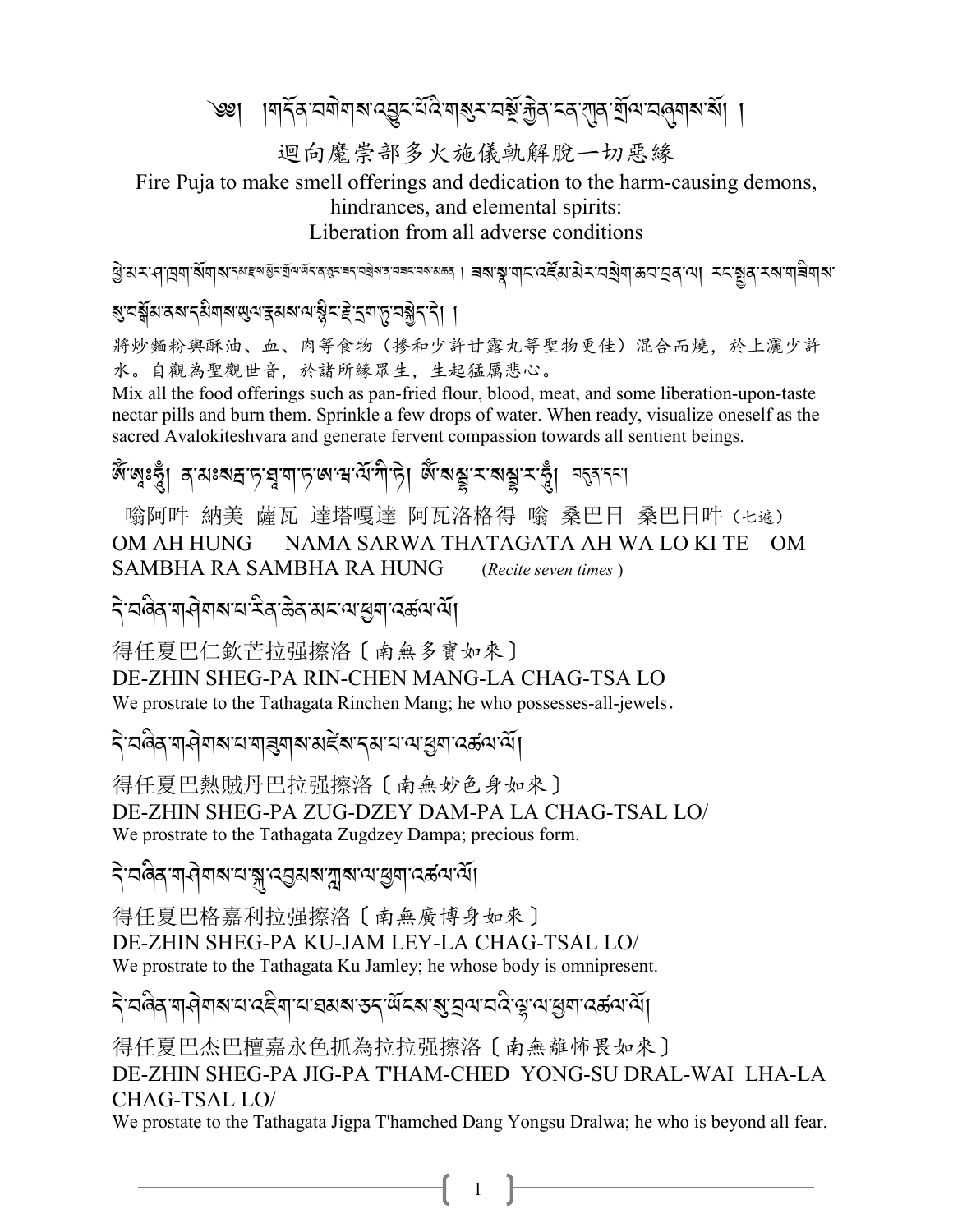बिबासक्षत्रायदि चहूँद। दसैयाबाखुवाद्वसबागुबाउे वर्देदायदि वेंदबाञ्चेदावहंदासेदायदे चाक्रेदारी कार्यकार्या कार्

如是念誦聖號,加持所燒食物、成所緣眾生大樂性之無盡所欲受用品。

Thus, recite the four names [of the buddhas]. The substances are blessed into great bliss-causing desirables, into whatever is wished for by the beings who are the recipients of this dedicated offering.

ইঃ মামুম'মৰ্ক্ৰন'ৰ্ম্নন'ৰ্ম্ম'ন্মুৰ'মা ।

色巧多雲朱丹巴〔伙 具六妙欲燒施供〕 伙 HO SUR-CHOD DOD-YON DRUG-DAN PA/ HO! The burnt offerings, imbued with the six desirable qualities,

**रदारदाखेदायाबादादर्देदाञ्चे**वा ।

讓讓耶拉剛多准〔隨其所欲成供雲〕 RANG-RANG YIN-LA GANG-DOD DRIN/ forming clouds of desirables in accordance with the wishes of each being,

### য়৶৶৶য়ৼয়৸ৼয়৸ঢ়ঢ়৸ড়৸ড়৸

南薩瓦囊根恰將〔充滿天地虛空界〕 NAM-SA WAR-NANG KUN-KYAB CHING/ filling up the space of heaven and earth, and in between,

### दह्दाबेदावदेववेषाहेराऊेदाददे। ।

而美得為得欽德〔無盡安樂此大藏〕 DZED-MED DE-WAI TER-CHEN DE this great treasury of inexhaustible bliss and satisfaction,

## देवाबाद्रवाश्लेदाद्देव अर्जुबाद्रसबादया ।

熱哲寧吉准南當〔六道一切悲客前〕 RIG-DRUG NYING-JEI DRON-NAM DANG/ is offered to the guests of compassion, all beings in the six realms,

$$
\text{exp}(\mathbf{X}^T\mathbf{X}^T\mathbf{X}^T\mathbf{X}^T\mathbf{X}^T\mathbf{X}^T\mathbf{X}^T\mathbf{X}^T\mathbf{X}^T\mathbf{X}^T\mathbf{X}^T\mathbf{X}^T\mathbf{X}^T\mathbf{X}^T\mathbf{X}^T\mathbf{X}^T\mathbf{X}^T\mathbf{X}^T\mathbf{X}^T\mathbf{X}^T\mathbf{X}^T\mathbf{X}^T\mathbf{X}^T\mathbf{X}^T\mathbf{X}^T\mathbf{X}^T\mathbf{X}^T\mathbf{X}^T\mathbf{X}^T\mathbf{X}^T\mathbf{X}^T\mathbf{X}^T\mathbf{X}^T\mathbf{X}^T\mathbf{X}^T\mathbf{X}^T\mathbf{X}^T\mathbf{X}^T\mathbf{X}^T\mathbf{X}^T\mathbf{X}^T\mathbf{X}^T\mathbf{X}^T\mathbf{X}^T\mathbf{X}^T\mathbf{X}^T\mathbf{X}^T\mathbf{X}^T\mathbf{X}^T\mathbf{X}^T\mathbf{X}^T\mathbf{X}^T\mathbf{X}^T\mathbf{X}^T\mathbf{X}^T\mathbf{X}^T\mathbf{X}^T\mathbf{X}^T\mathbf{X}^T\mathbf{X}^T\mathbf{X}^T\mathbf{X}^T\mathbf{X}^T\mathbf{X}^T\mathbf{X}^T\mathbf{X}^T\mathbf{X}^T\mathbf{X}^T\mathbf{X}^T\mathbf{X}^T\mathbf{X}^T\mathbf{X}^T\mathbf{X}^T\mathbf{X}^T\mathbf{X}^T\mathbf{X}^T\mathbf{X}^T\mathbf{X}^T\mathbf{X}^T\mathbf{X}^T\mathbf{X}^T\mathbf{X}^T\mathbf{X}^T\mathbf{X}^T\mathbf{X}^T\mathbf{X}^T\mathbf{X}^T\mathbf{X}^T\mathbf{X}^T\mathbf{X}^T\mathbf{X}^T\mathbf{X}^T\mathbf{X}^T\mathbf{X}^T\mathbf
$$

恰巴效德杰瓦耶 [尤於此方漂游之] KYED-PAR CHOG-DIR GYU-WA YI/ especially those who loiter in this place,

#### অণীণাৰ মিলাৰ স্বাৰাৰ বিদ্ৰুতি পৰি

嘎熱藍恰夏昆堅〔魔類債主怨敵眾〕 **GEG-RIG LEN-CHAG SHA-KON CHEN/** those classes of hindrances, karmic debtors, resentful enemies seeking their revenge,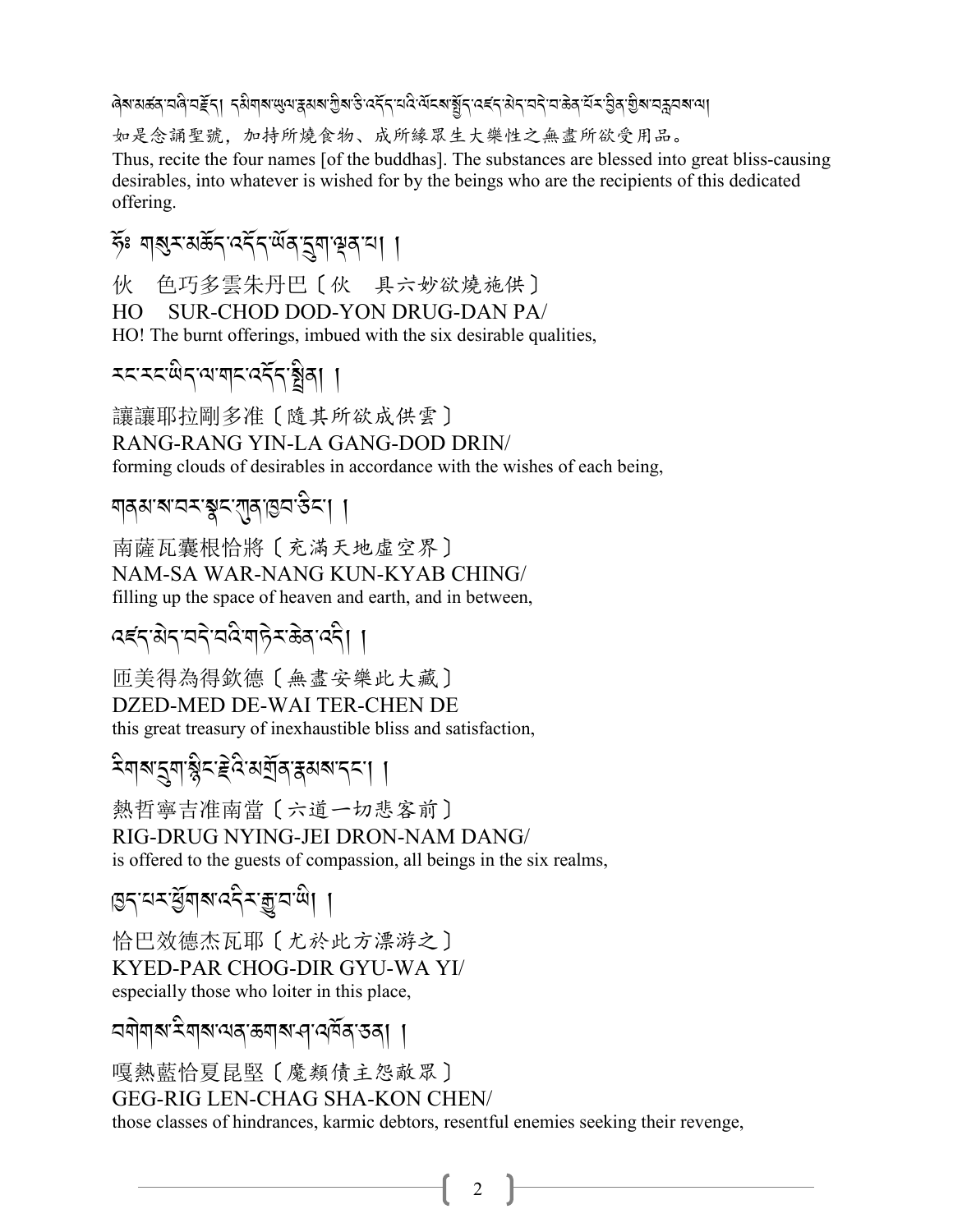### बादर्दे से बाने दाये बॅंब्सें ।

撒這協協哲破摩〔讒鬼奪命凶死鬼〕 ZA-DRI SHI-SHED DRE-PO MO/ greedy ghosts and male and female life-taking evil spirits,

दनवन्यादेसबायनगार्यनाव्ययनया ।

納達仁達果可達〔病主瘟神耗失主〕 NAD-DAG RIM-DAG GOD-KAI DAG/ demonic forces that cause epidemics, plagues, and spirits who cause contamination,

#### **ਘੁ**ਕਾਕੜ੍ਹੇ ਬਨਾਕੜ੍ਹੇ 'ਨ੍ਰੇ ਨਕੇ ਕੜ੍ਹੇ। ।

耶這瓦這涅迪這〔驅使鄉鬼家親鬼〕 YUL-DRE WRAD-DRE NYE-DUI DRE/ cursing spirits, indigenous spirits and ghosts of the deceased relatives,

#### ক্ত্ৰাৰাদ্দৰেদ্দৰাৰ্থৰ্দ্বৰাখীৰা ।

恰當炯波德希吉〔以諸貪欲吝嗇心〕 CHAG-DANG JUNG-PAI DU-SHE KYI/ preoccupied by its greed and stinginess,

अे ददर्दे र धेर प्रदान पदवा ।

米當諾協莊瓦安 〔隨逐於人與財物〕 MI-DANG NOR-CHIR DRANG-WA'AM/ going after living beings and beseeching for wealth and valuables

स्रगार्दे गां सूरावरित्वस्य साथा।

叉多當為三巴義〔或以嫉妒瞋恨心〕 TRAG-DOG DANG-WAI SAM-PA YI/ motivated by jealousy and antagonism,

गर्वेद य र्मुबायदे देवाबाला दरा ।

諾巴作比熱根當 [於諸有情損害者] NOD-PA TSOM-PAI RIG-KUN DANG/ all kinds of harm-doers who initiate harm to living beings,

#### ই'ৰ'ষ্ট্ৰ'ম'নমন্মন্ত্ৰ্যা ।

至撒色巴瓦米卓 [ 尋香並與中陰身] DRI-ZA SID-PA WAR-MI DRO/ smell-eating gandharva spirits and beings in the bardo.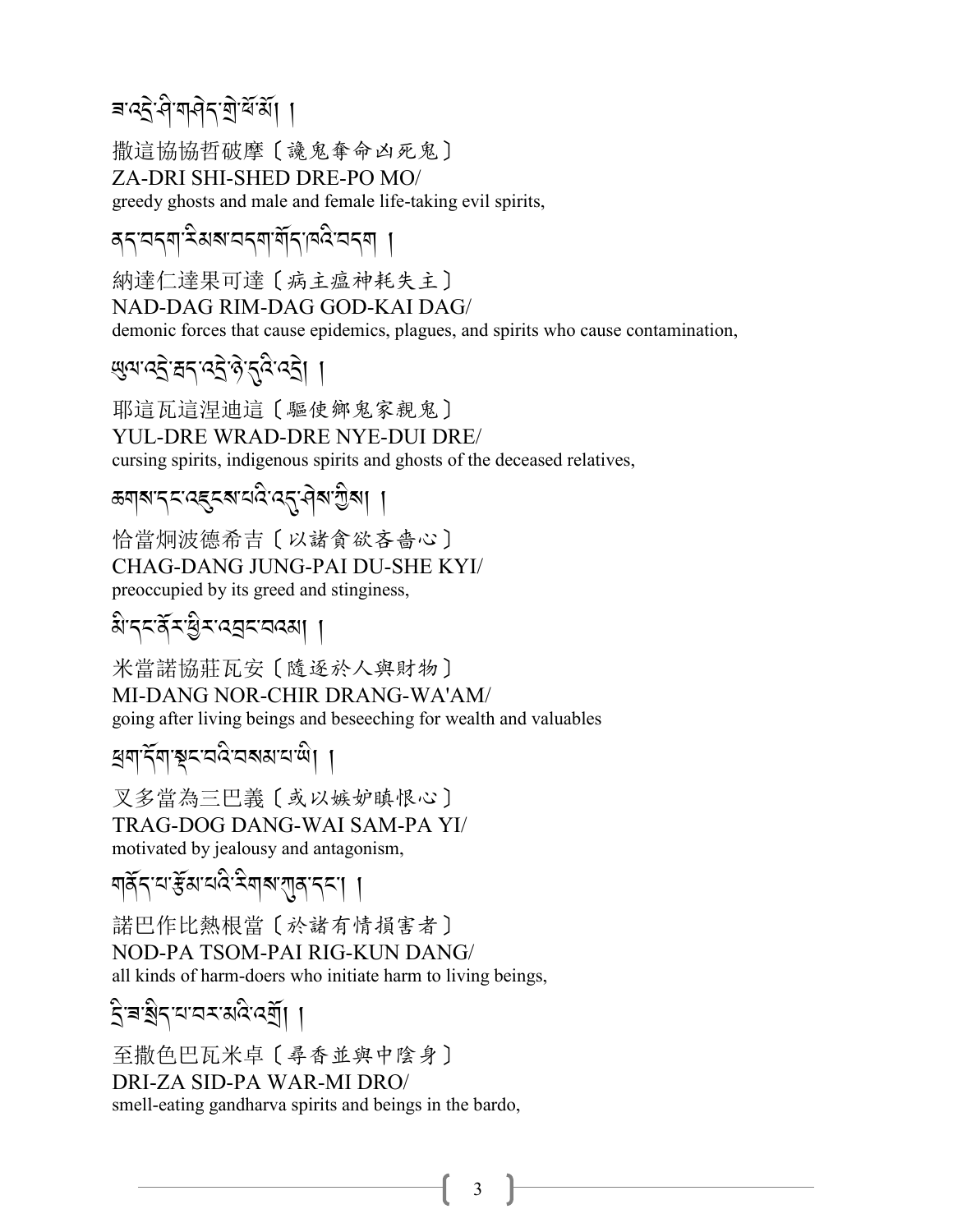#### ্ষুমাৰ নেমুখনৰ স্বাৰ জুৱি প্ৰাৰ্থ কৰা

多供隨日耶達熱〔餓魔耗財餓鬼類〕 TOG-GONG SE-RAG YI-DAG RIG/ hungry ghosts and vital essence-stealing serak spirits,

#### থ্য- নেম্বর মুক্ত বিদ্যালয়।

哲巴利杰旺松威〔為輪迴業所驅使〕 SID-PAR LE-KYI WANG-SONG WEI/ who have fallen under the power of their karma in conditioned existence,

#### ষ্কু'ৰ্ক্তঁশৰশাৰৰ মাজত বাবে'ৰ্চ্ ছা ।

納措熱堅根德杰 [種種身形常奔波] NA-TSOG ZUG-CHEN KUN-TU GYU/ toiling endlessly in the guise of various forms.

#### ৡৢ੶৳য়৸ৼয়৸ৼঀৼ৸ৼ৻ৼ৻ৼ৻ৼ৻৸৸

納措色堅永措堅〔種種飲食遍尋覓〕 NA-TSOG ZE-CHEN YONG-TSOL CHEN/ searching everywhere for various food and drinks,

### নমমায়ুঁ মন্ত্ৰ'ৰ্উনাৰামী হোনা ।

三友納措米扎瓦〔種種不同諸意行〕 SAM-JOR NA-TSOG MI-DRA WA/ with various different kinds of intentions and conduct,

### 

諾巴納措根德友 〔 遍作種種損惱事〕 NOD-PA NA-TSOG KUN-TU JOR/ always engaging in destruction and various kinds of harm,

#### *ॸ*य़ॸॱक़ॆॺॱॸय़ॸॱक़ॗॸॱॺॗॱक़ॕ॔ॺऻॺॱय़ॺऀॎऻ

旺欽旺瓊納措比 [種種大權小勢之] WANG-CHEN WANG-CHUNG NA-TSOG PAI/ various kinds of gods or demons, with or without power:

#### ঘার্ন্ব'নমীমাঝ'ন্ড্রন'র্মা ব্যব্রান্ন। ।

敦嘎炯波檀嘉拉〔一切魔崇部多前〕 DON-GEG JUNG-PO THAM-CHED LA/ for all of you demonic forces, hindrances, and elemental spirits,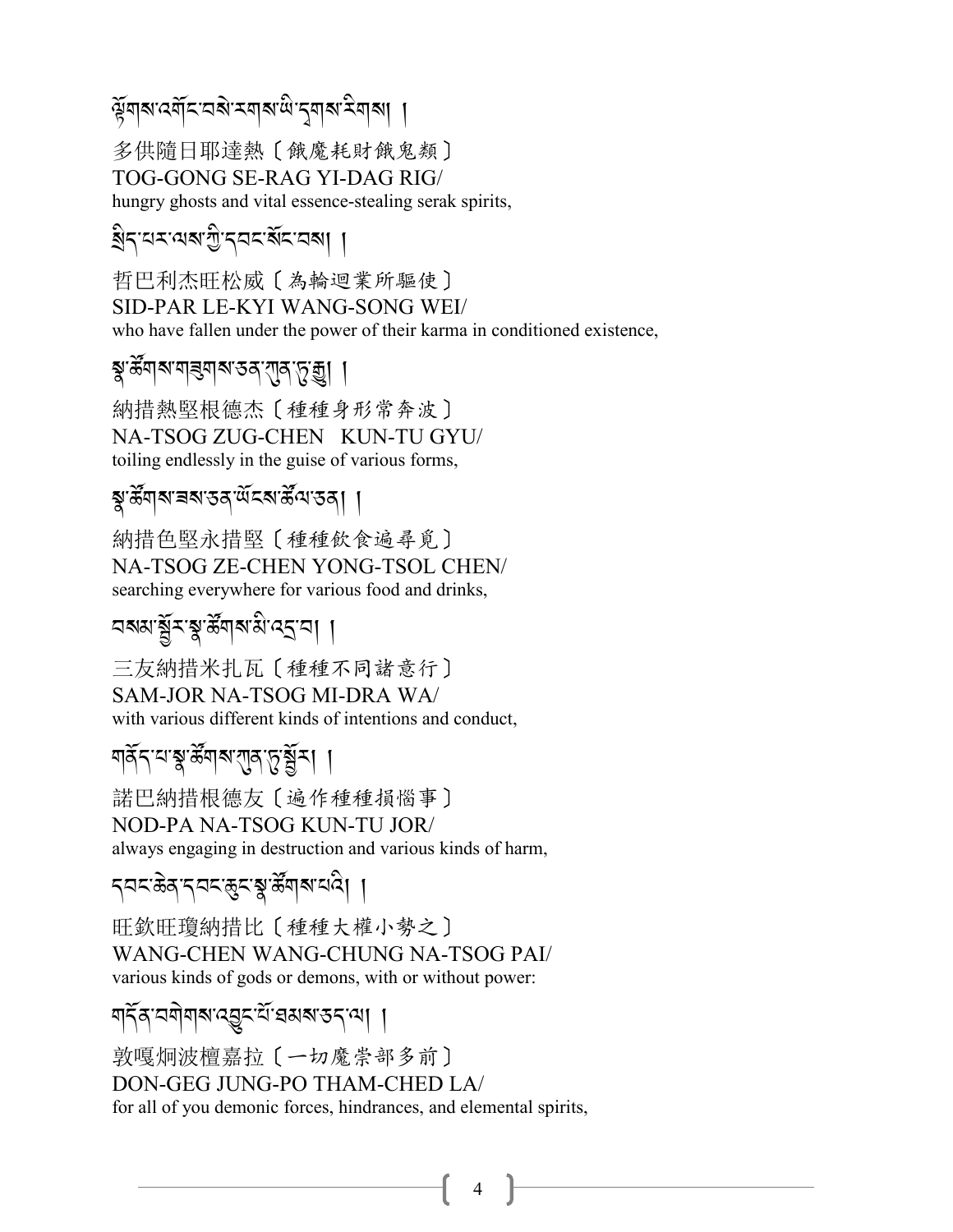#### <u>ৰমাক্কুন মুঁনৰ জীৱন বিভিন্ন</u>

潘嘉效降美巴耶〔不分勝敗無偏私〕 PAM-GYAL CHOG-LUNG MED-PA YI/ without partiality or the need to compete for anything,

### বর্নন্দ্রাম ৰন শচন নেয়া।

多格米撒得度歐 〔如意迴向無盡藏〕 DOD-GU MI-ZED TER-DU NGO I dedicate to you an inexhaustible treasury of desirables.

#### ଜনবেও বর্ত্ত প্রত্রান্ত্র প্রবাণ

耶拉吉多托杰内 [隨其所欲獲得已] YID-LA CHI-DOD TOB-GYUR NE/ Having obtained whatever you desire,

### য়ঽॅॸॱঽౙॱয়ৼয়ৼৼৣয়ৼয়য়৽৻ঀ৾৻ঀৼৗ

諾才德澤根日讓〔障害惡毒悉消除〕 NOD-TSE DUG-TSUB KUN-SHI SHING/ may your venomous malevolence be pacified,

#### 

江卻森當丹杰久〔願皆具足菩提心〕 CHANG-CHUB SEM-DANG DEN-GYUR CHIG/ and may your innate bodhicitta naturally arise.

### ষ্ঠিনা মার্ক্লুমান্ত্রন্দ্রা মান্কের । ।

卓拉洛讓拉拉嘉〔貪生愛命竊奪魂〕 SOG-LA RLOM-SHING LA-LA JAB/ Those who crave for the lives and souls of the living.

#### ৰ্ব≍ন্মক্ৰৱাৰ্বিৰেৰানাৰা ।

諾拉安讓色拉格〔貪婪財寶盜飲食〕 **NOR-LA NGAM-SHING ZE-LA KU/** all who prey on the valuables and provisions of others,

### ব্যঝন্মৰ্মিব্বন্দ্ৰেৰ্ম্মৰ ।।

華拉諾必炯波南〔妨害吉祥諸部多〕 PAL-LA NOD-PALIUNG-PO NAM/ all the spirits who cause harm to beings' glories,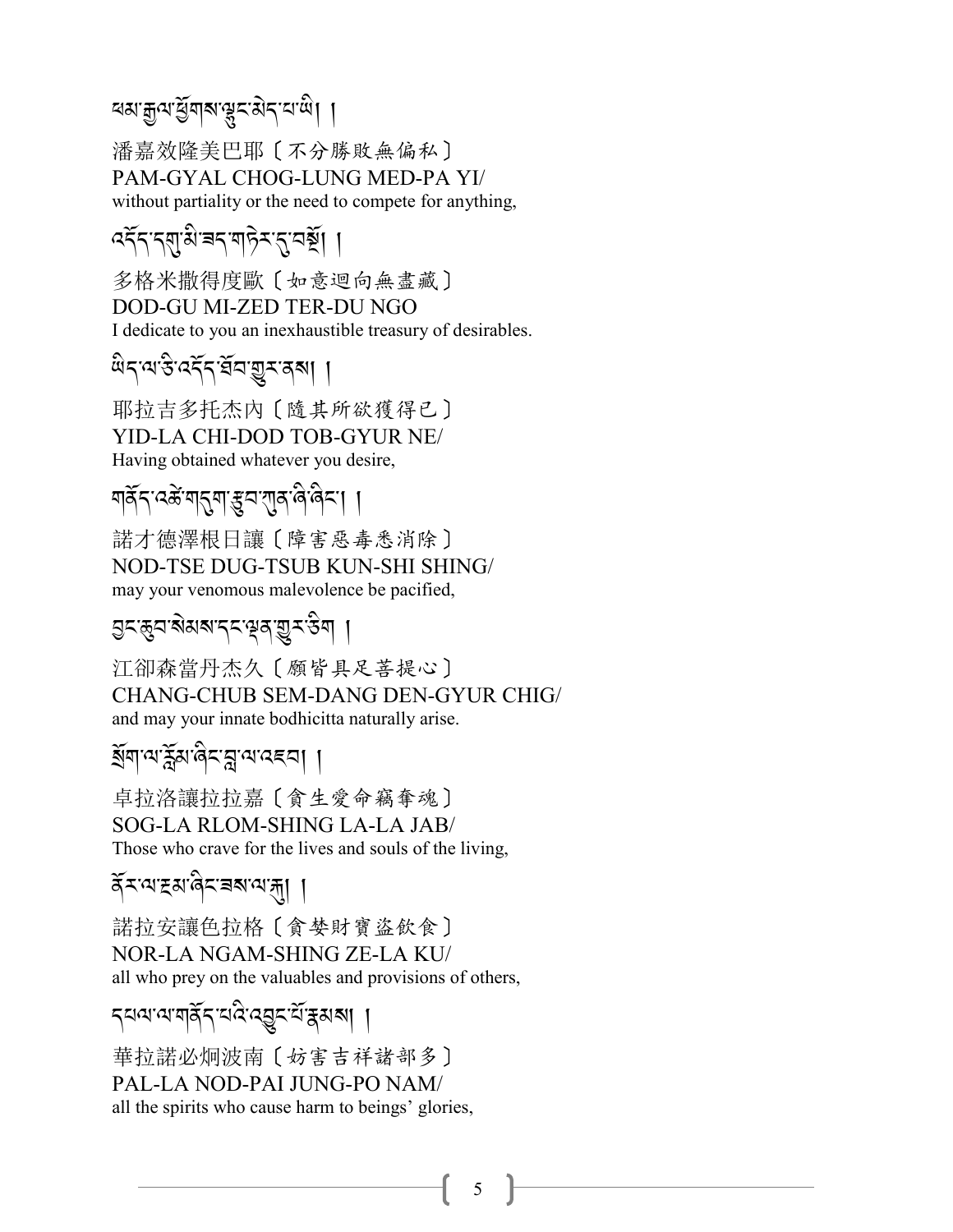#### মৰ্ক্টন ব্ৰইণ্ড স্কুৰ্ম ব্ৰুষ্ট<sup>,</sup> A*\$*,

巧因德義層杰久〔以此供施願飽足〕 CHOD-JIN DE-YI TSIM-GYUR CHIG/ by this offering and generosity, may you be satisfied and appeased!

### *के* रचल्यव क्याब उदखुर ठेय ।

才繞藍恰向杰久〔宿世怨債悉還清〕 TSE-RAB LAN-CHAG JANG-GYUR CHIG/ May all my karmic debts from previous lifetimes be cleansed.

#### *-*<br>প<sup>:বৰ্তুৰ'ষ্ট্ৰশ'ষ্ট্ৰব'ৰ্মশ্মন্তুৰ'উশ ।</sup> .<br>.<br>.

夏昆德哲達杰久〔仇恨罪障咸清淨〕 SHA-KON DIG-DRIB DAG-GYUR CHIG/ May the sins and obscurations of vengeance be purified,

# ষ্ণুশ'ন্সুশ'ৰ্ক্তৰ্'ৰ্ম্মৰ্শ্ব'ৰীৰ |

德阿紐蒙日杰久〔痛苦煩惱願息滅〕 DUG-NGAL NYON-MONG SHI-GYUR CHIG/ May suffering and mental afflictions (the kleshas) be pacified.

# ব<sub>্</sub>মাণ্ডামৰ্স্ক স্থিৰ বেই বৰ্ষ্ট্ৰম্বৰ্য |

達格巧任德歐比〔以此供施我迴向〕 DAG-GI CHOD-JIN DE-NGO PA/ With this offering and generosity, I make this dedication:

### *:*L*%-0*R*:* C*- 5*S *\$ ?-*!*/-5*B *3-*I*<-/?*,,

炯布措根層杰內〔願諸部多皆飽足〕 JUNG-PAI TSOG-KUN TSIM-GYUR NE/ may all the hordes of demonic forces be satisfied and contented,

### মন্মান্ন<sup>:</sup>ইমৰাজ্য স্বৰাজ্য স্বৰী

達當森堅檀嘉根〔我與一切諸有情〕 DAG-DANG SEM-CHEN TAM-CHED KUN/ so that I, and all sentient beings

### .*?-3* A*/-: (* A*-.% -/.-=-?*R*\$?*,,

迪門且當鈉拉所〔非時死與疾病等〕 DU-MIN CHI-DANG NAD-LA SOG/ shall be free from untimely death and sicknesses, and so forth,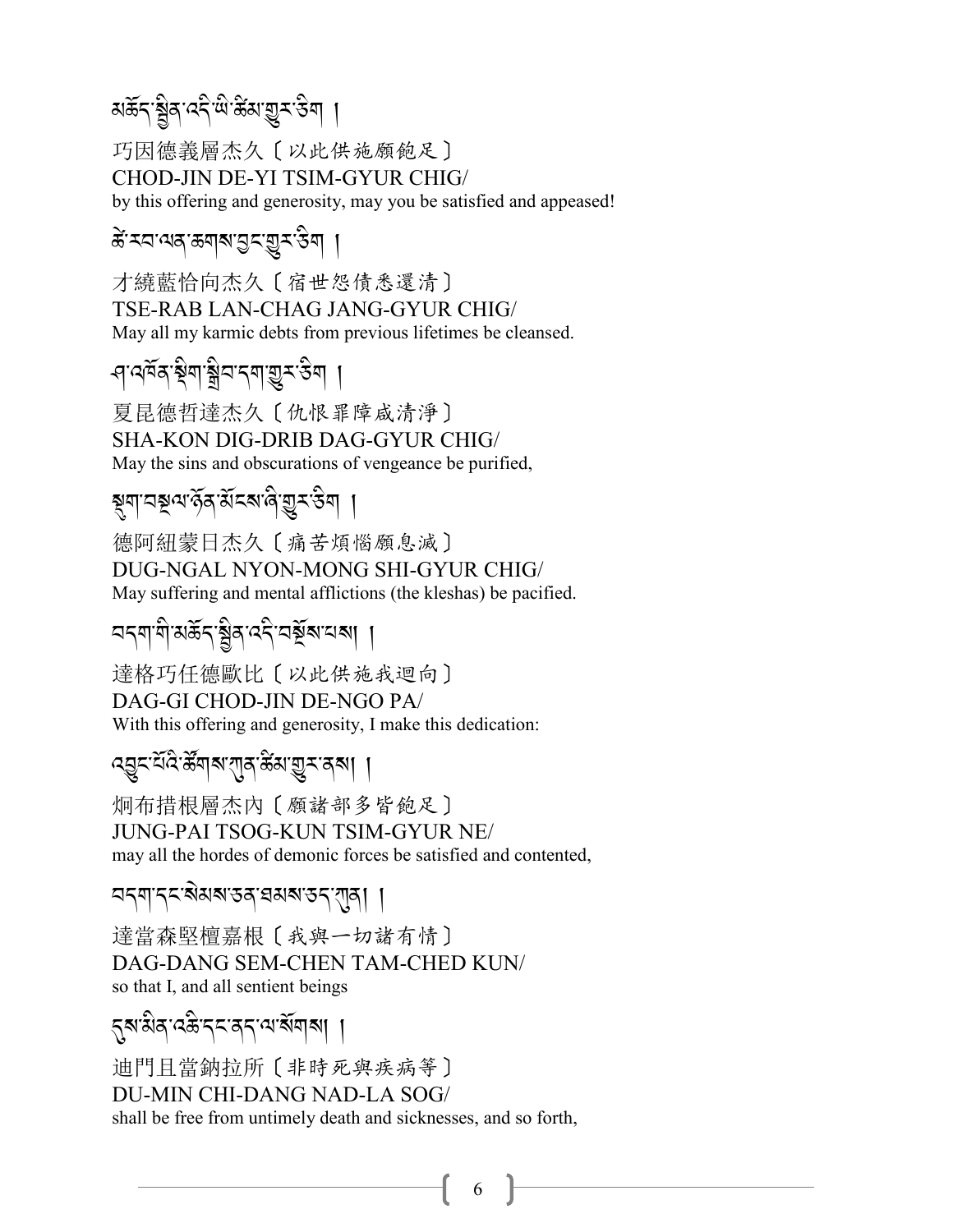### <sup>৻</sup>য়ঀঀ৾ৼয়ৣ৾ঀ<sup>৻</sup>য়ৗ৶৻য়৸৻য়৸৻৸৸৸

嘎金根當抓杰久〔一切違緣皆遠離〕 GAL-KYEN KUN-DANG DRAL-GYUR CHIG/ and estranged from all karmic hindrances and obstacles.

#### दे बिहारू बाबा के बाबा के बाबा कर रहे हैं।

瑞讓恰南丹德層〔諸所希欲恆滿足〕 RE-SHING CHAG-NAM TAN-DU TSIM/ May all of our wishes and desires be permanently satisfied.

#### 

利敦内敦拉所卓〔身處魔障悉解脫〕 LU-DON NE-DON LA-SOG DROL/ And may we be liberated from demonic affliction that causes physical harm and ailments.

### दर्नेन नेंवायर ऊन अखुराले। ।

多敦瓦恰瑪利日〔所願障礙盡消除〕 **DOD-DON WAR-CHAD MA-LU SHI/** May all obstacles be cleared away from the path,

### <u> নশ্ৰু ধীৰাবাৰ প্ৰবাৰী বিদ্যা ।</u>

扎西得勒彭措效〔吉祥如意願圓滿〕 TRA-SHI DE-LEG PUN-TSOG SHOG/ and may auspiciousness and well-being become perfect effulgence!

### মন্তম'ৰ্ন্ত'ব্ৰহ'ৰ্ন্ত্ৰ'ৰ্মৰ'মী'মন্ত্ৰৰা ।

年涅向卻森杰提〔以彼等性菩提力〕 NYAM-NYID CHANG-CHUB SEM-KYI TU/ By the power of equalness (wisdom) bodhicitta,

### শর্কি'ম্ভ'শর্কি'ষ্টন'ঘমৰাজন'য়াৰ। ।

諾夏諾協檀嘉根 〔一切能害與所害〕 NOD-JA NOD-JED TAM-CHED KUN/ may all objects of harm, and all harm-doers

### र्ढेबाद्वेदबावदेखळेवादीदाददा ।

丘央得瓦欽布昂〔寂滅大樂法界中〕 CHO-YING DE-WA CHEN-POI NGANG/ within the state of great bliss in the basic space of phenomena,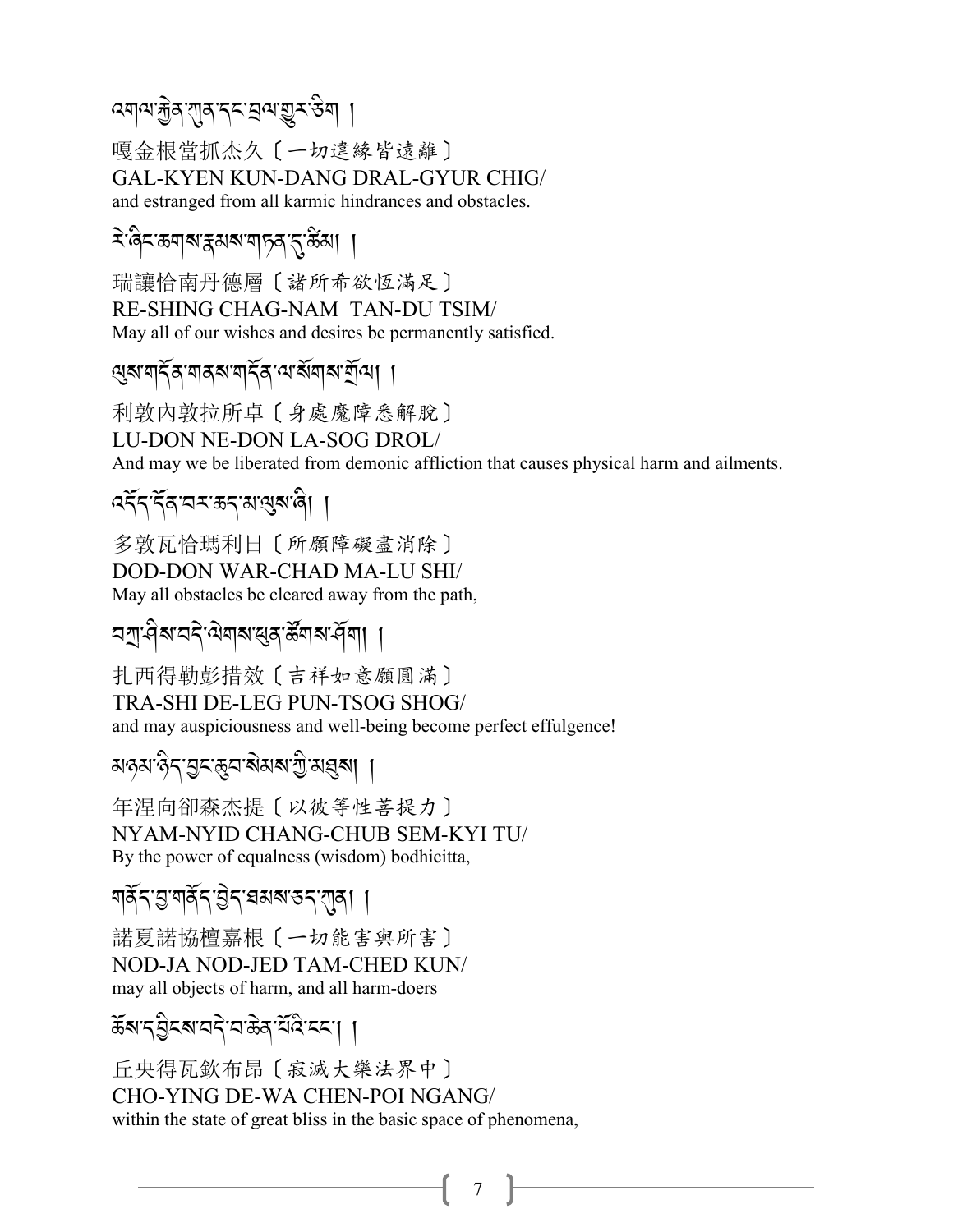### *.L* J*<- 3* J*.-?%?-o?- ,*R*2- 0<->*R*\$*,

耶美桑吉托巴效〔願獲無別正覺果〕 YER-MED SANG-GYE TOB-PAR SHOG/ attain the undifferentiated state of buddhahood!

### প্ৰমৰ্মস্কন্দ্ৰম্যানন্দৰ্মৰ্দ্দি,<sup>,</sup>নন্দ্ৰিন্দ্ৰ, [

檀嘉南卡作仁德〔一切如同虛空藏〕 TAM-CHED NAM-KA DZOD-SHIN DU/ Like the inexhaustible treasury of space,

# ম্লহৰ স্থীন স্পৰ্ট বিভিন্ন সম্পৰ্কী বিভিন্ন সম্পৰ্কী বিভিন্ন সম্পৰ্কী বিভিন্ন সম্পৰ্কী বিভিন্ন সম্পৰ্কী বিভিন্ন<br><sub>প</sub>ৰ্ক সম্পৰ্ক সম্পৰ্ক সম্পৰ্ক সম্পৰ্ক সম্পৰ্ক সম্পৰ্ক সম্পৰ্ক সম্পৰ্ক সম্পৰ্ক সম্পৰ্ক সম্পৰ্ক সম্পৰ্ক সম্পৰ্

隆秀恰巴美巴效〔願諸受用無間斷〕 LONG-CHOD CHED-PA MED-PAR SHOG/ may these enjoyments never be exhausted!

## *प्*रांस्ट्रें अन्यि ।

作巴美將才美巴〔無諍亦無諸損惱〕 TSOD-PA MED-CHING TSE-MED PAR/ Without disagreement or antagonism,

# *<% -.2% -*.*-/* A*-*,R*.-0<->*R*\$*,

讓旺德呢秀巴效〔願自享用悉自在〕 RANG-WANG DU NI CHOD-PAR SHOG/ may all enjoy freedom and self-sufficiency,

### ৰশ<sup>'ৰু</sup>ন্<sup>:</sup>মৰ্<sup>প্ৰ</sup>ৰ্<sup>2</sup>ৰ্<sup>,</sup>প্ৰৰ্<sup>2</sup>ৰ্ |

薩美多雲朱丹拉〔具足無漏六妙欲〕 ZAG-MED DOD-YON DRUG-DAN LA/ and the unsullied six desirable enjoyments,

#### ଜିବ<sup>:</sup>মন্-র্ন্ডুন্মন্মুইন্<sup>,</sup> ব্রমা । .<br>.

任美策德隆秀內〔以無耽執受用巳〕 SHEN-MED TSUL-DU LONG-CHOD NE/ enjoying and partaking in the manner of non-attachment (and)

### ব্বশাৰীব্ৰজ্ঞাব্বইৰ্ক্টশৰাচী |

達美年比敦多得〔即證無我平等義〕 DAG-MED NYAM-PAI DON-TOG TE/ thereby realizing the essence of selflessness and equality.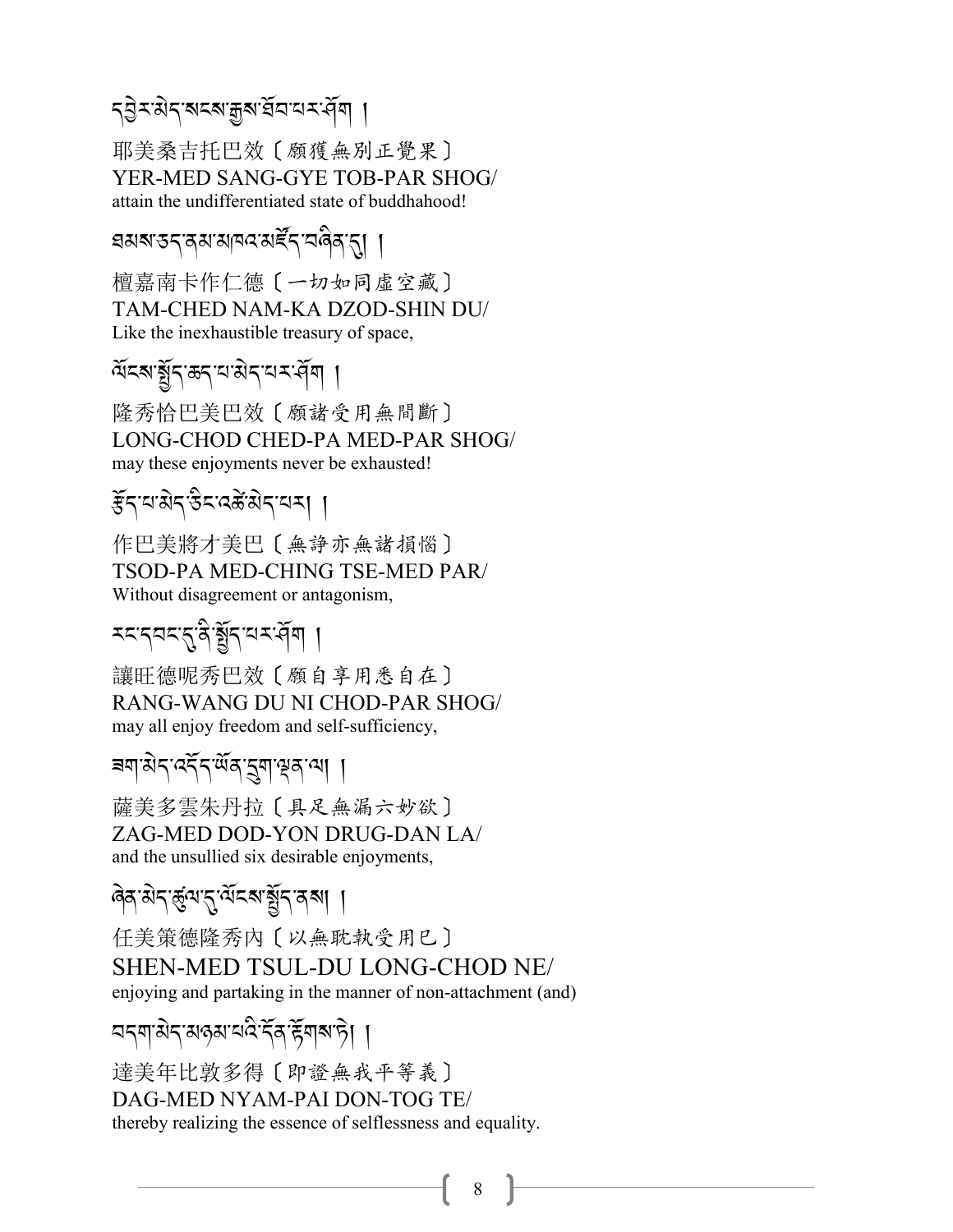### ब्रे.पु.पु.पू.पू.पू.पू.पु.पू.पू.

杰美丘格托巴效〔願得無生法性身〕 KYE-MED CHO-KU TOB-PAR SHOG/ May all achieve the state of the unborn Dharmakaya!

#### ଘব্যাণী অর্থব্রপ্রথম স্থারমাণবিদ। ।

達格所南多達當〔以我清淨福德力〕 DAG-GI SOD-NAM TOB-DAG DANG/ By the force of my pristine merits,

दे वर्षेव यासेयाबाद्यदे पुत्र स्वयंबादया । उत्र स्वयंबर व्यवस्था

得任夏比辛多當〔諸佛如來加持力〕 DE-SHIN SHEG-PAI JIN-TOB DANG/ by the blessing of the Tathagatas,

### হূখ এ এই প্ৰত্যা

丘杰央杰多吉色〔及與法界緣起力〕 CHO-KYI YING-KYI TOB-KYI SU/ and by the innate force of the Dharmadhatu, the basic space of all phenomena,

#### ষমৰাত্তৰ দ্বমৰান্দৰে বেইনাৰানৰা ।

森堅南拉潘多比〔為利一切有情故〕 **SEM-CHEN NAM-LA PAN-DOG PE/** whatever aims and intentions we have

#### ৰ্বি'ক্কমৰাম'ব্যা'নৰমম'ম'বাৰ্। ।

敦南剛達三巴根〔一切所願諸事業〕 DON-NAM GANG-DAG SEM-PA KUN/ and for the sake of benefiting sentient beings,

दद्देवाद्गेदावश्यादी अखुबाददेना ।

杰定堪呢瑪利德 〔於此無盡世間界〕 **JIG-TEN KAM-NI MA-LU DIR/** in the immensity of the worlds without exception,

## दे दगवधबङ्ग उद्देशबायम् ।

得達檀嘉杰熱巴〔如其所有盡所有〕 DE-DAG TAM-CHED CHI-RIG PAR/ whatever is wished for in order to benefit others,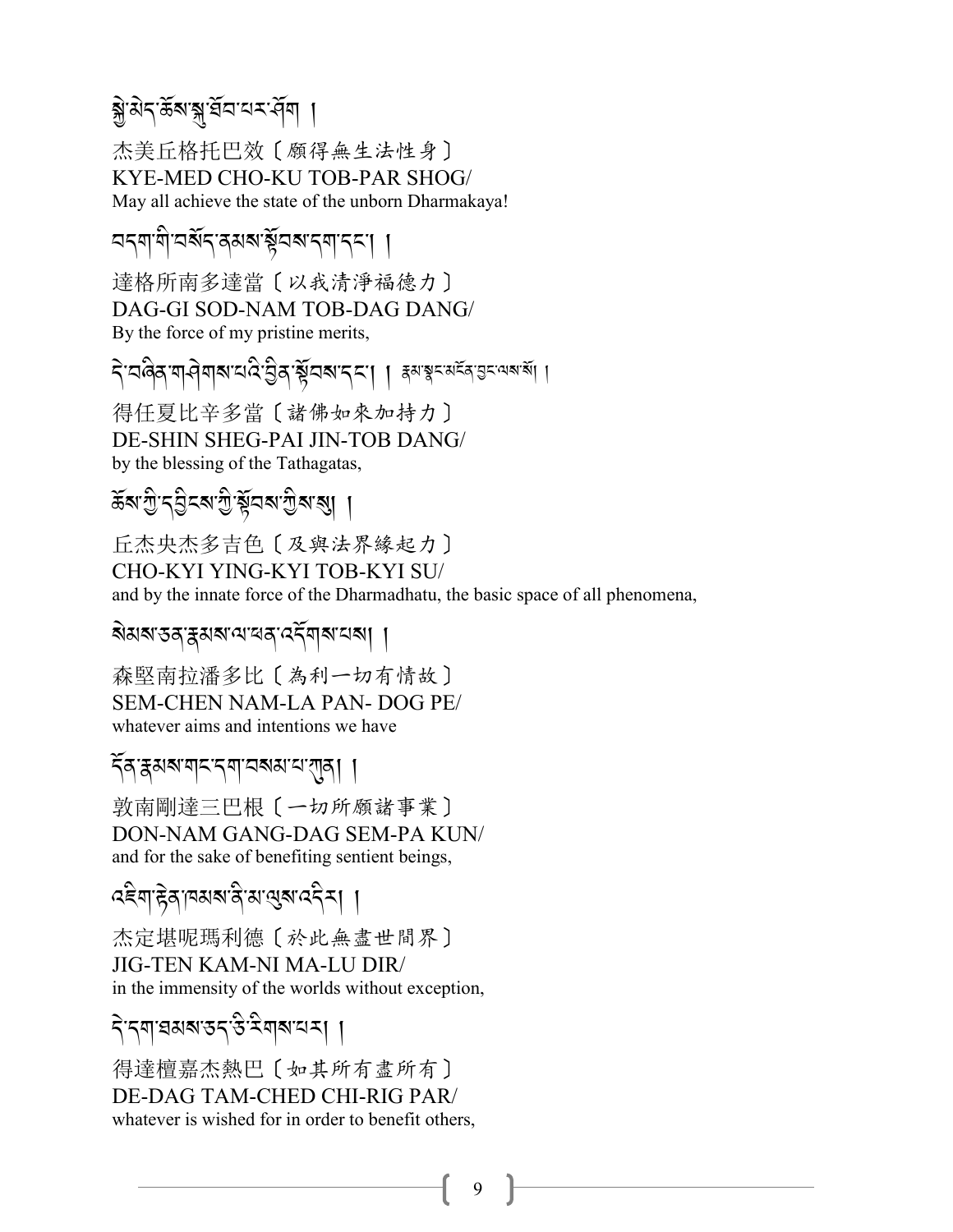#### য়৸৸য়৸ৼ৸ৼ৻ঽৼয়ৗ৸

托巴美巴炯杰久 [ 無礙出生願皆成] TOG-PA MED-PAR JUNG-GYUR CHIG/ may it all spontaneously occur without obstruction!

য়ৼৼঽঽৼয়ড়ৠয়

蓮師語 Spoken by Guru Rinpoche

|¤ঝঝ'যাৰ্থ্ৰ'ব্যা'য়েই'ৰ্বিয়ঃ

堪森達波讓 〔三界清淨刹〕 KAM-SUM DAG-PAI SHING/ The three realms are the pure lands.

য়৸ৼয়য়য়৸ৼয়৸ৼ

哲森特吉准 [三有大悲客] **SID-SUM TUG-JEI DRON/** The three existences are the guests of compassion.

ম'থ্য'ন্তন'ন্ন ৰং

瑪利恰波色〔充滿無盡食〕 **MA-LU KYAB-PAI ZE/** Everything without exception is an inexhaustible provision.

रुँबा देन हेंगबा यदि बानुबाः

丘涅多波提〔以證法性力〕 **CHO-NYID TOG-PAI TU/** By the power of realizing dharmata, the nature of reality,

য়৾৾য়ৼয়ঢ়৾ঽৼ৻ৼঽ৾৾ৣ

米薩得度歐〔迴向無盡藏〕

MI-ZED TER-DU NGO/

I dedicate everything as an inexhaustible treasury.

<u> ดิส ฮูส ผ รุสิตส เวรร ริ ระส ฮูผ สวิรรรสุส</u>

於不離如上緣想中隨力念誦

Visualize as prescribed and recite the following mantra as many times as possible:

জেঁজেঃরুঁ উদিশৰাদ্দা জিঁতাই ঘট্নার্ভুঁইঃ নন্তুত্তারসমান বি

嗡 阿吽 〔 毒 九念誦〕 嗡瑪呢 巴美吽啥 〔 百遍以上〕

OM AH HUNG Recite as much as possible OM MA NI PEDME HUNG HRI (more than one hundred times)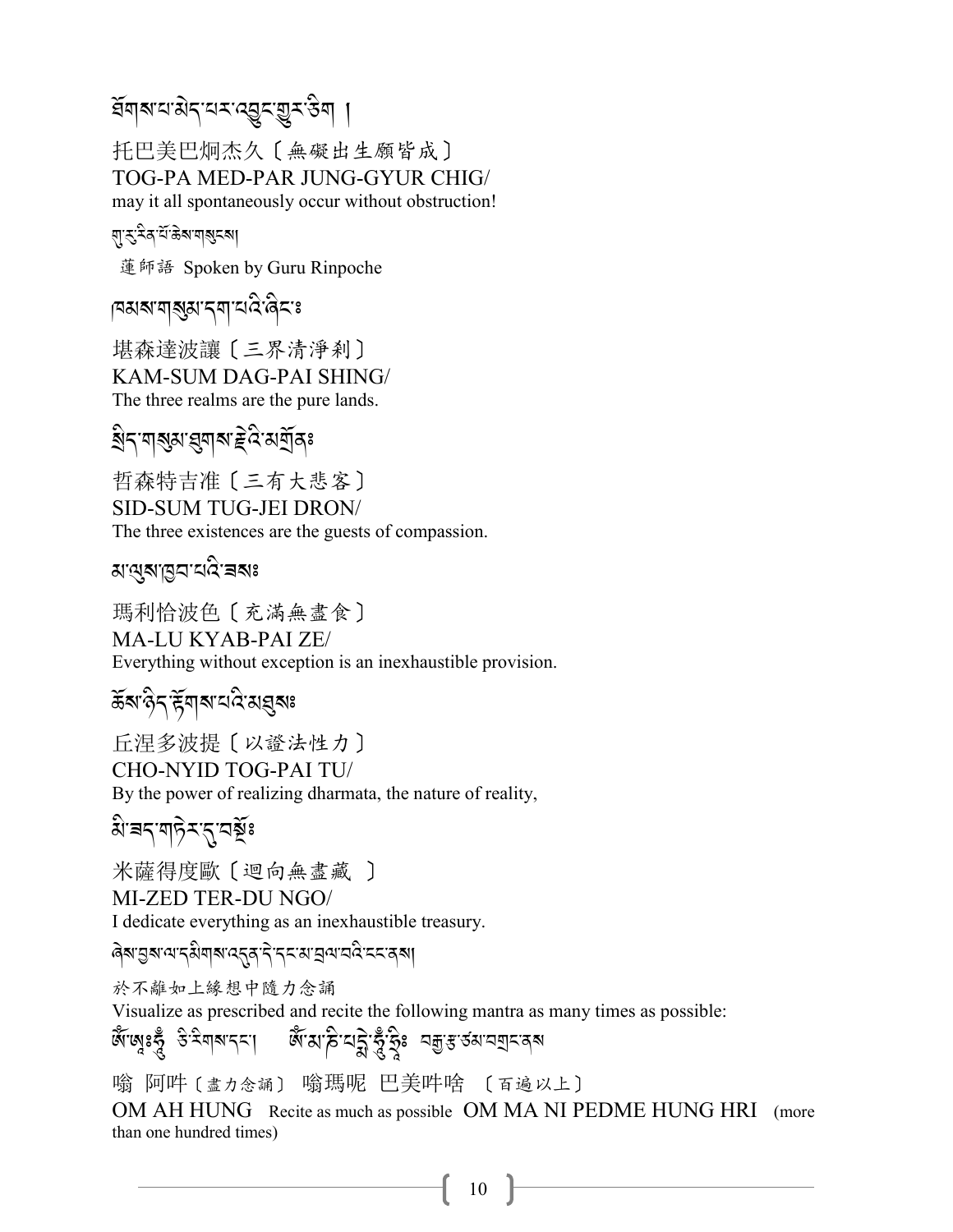ผรัชสตตรรสต์สัตร สรรรับ

經中偈: Verses Spoken from Sutra

ষ্ট্ৰবামাক্ক্ৰান্ত্ৰসম্মৰ্ক্ষা ।

任巴嘉欽杰巴德耶提〔以此廣大佈施力〕 JIN-PA GYA-CHEN GYUR-PA DI-YI TU/ By the power of this vast generosity,

ব্যুনের ব্রব্র হরে আন্নার বিধা

卓為囊內讓兄桑吉效〔願諸眾生自成佛〕 DRO-WAI NANG-NE RANG-JUNG SANG-GYE SHOG/ may all beings naturally awaken to self-occurring buddhahood within.

#### য়ুঁৰ জঁকুন্ম বস্ক্ৰমৰ গ্ৰীৰ মাবন্ধুন বৰ্ষী ।

溫才嘉瓦南吉瑪札為〔過去如來未度者〕 **GNON-TSE GYAL-WA NAM-KYI MA-DRAL WAI/** May all those who were not liberated by buddhas in the past,

<u>ब्रे द्रशुप्ददे दया च्</u>रेड चब्राञ्चे ज्ञान देवा । बंगबाञ्चे व जयानदा

杰格德達任比卓杰久〔由此供施願得脫〕如是等發願 KYE-GU DI-DAG JIN-PE DROL-GYUR CHIG/ (be aspired as such) be liberated with this generosity of mine.

### द्युदःसॅ यादादयाददेद दे भ्रूयाबा<u>श</u>ुदाते। ।

炯波剛達德呢拉杰得〔所有部多願集此〕 JUNG-PO GANG-DAG DIR-NI LAG-GYUR TE/ Any spirits who remain in this place,

### बद्धार्देव हे वर ब्रुवार्यवेन गुरारुका

薩安溫得瓦囊括將榮〔或居地上或住空〕 SA'AM-ON TE-PAR NANG-KOD KYANG RUNG/ who reside on the earth or who move through space,

#### ब्रेन्सुद्धियाय हुवा कुछुराया ।

杰格南拉達德先協巴〔於諸群生常行慈〕 KYE-GU NAM-LA TAG-TU JUM-JED PA/ may you always behave lovingly to all beings,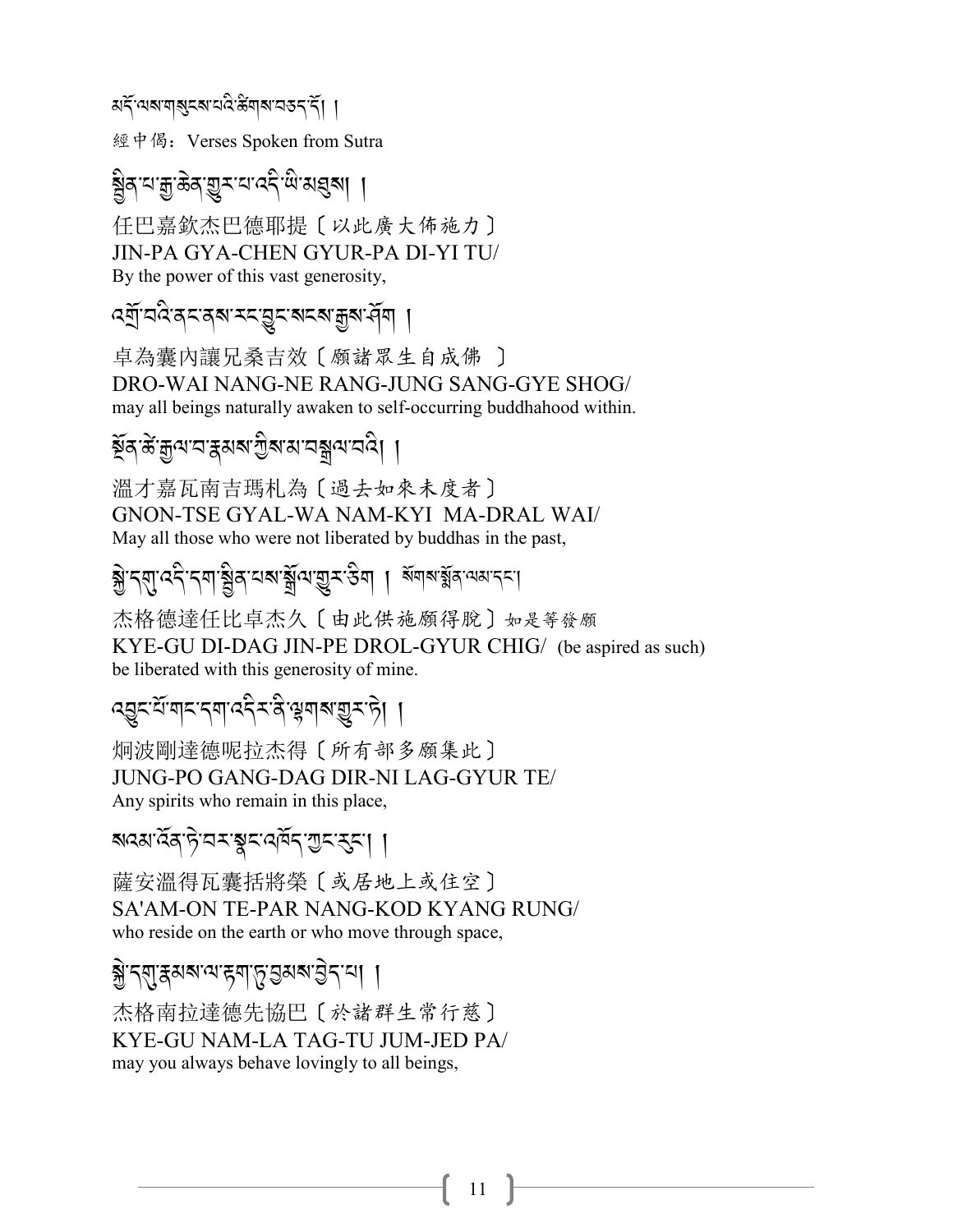### ৡঀৼ৴ৼয়ৼৄঀ৴ঀৣৼৄৼৄৼ৻৸৻৸য়ৢ৻ৼ৻৸৸

您當燦德丘拉秀巴效〔願於書夜勤行法〕 NYIN-DANG TSAN-DU CHO-LA CHOD-PAR SHOG/ and practice dharma day and night.

অণীৰাৰ হিৰাৰ স্কুঁহাস্ত্ৰৰা অক্কুৰ স্কুৰী বাৰ্তনা ।

嘎熱東察嘉杰日瓦當〔平息八萬魔部類〕 **GEG-RIG TONG-DRAG GYAD-CHU SHI-WA DANG/** May there be the auspiciousness of pacifying the eighty-thousand hindrance-causing demons,

#### अध्यश्चत्रपदिकुत्रदय्ययादया ।

米屯諾比金當抓瓦當 〔 違逆害緣皆遠離〕 MI-TUN NOD-PAI KYEN-DANG DRAL-WA DANG/ of being freed from unfavorable circumstances and all harmful conditions,

#### য়ৠ৶য়৸ড়য়ৗৼ৻ড়৸ড়ঀৼ৻ড়৸ড়ৢ৸৻৸৸

屯巴哲將彭森措巴耶〔順緣成就且圓滿〕 TUN-PA DRUB-CHING PUN-SUM TSOG-PA YI/ May all conducive circumstances be accomplished, and may the auspiciousness of perfect excellence.

### নশ্ৰুণৰ বিশ্ৰুত বিত্তন কৰি বিভাগ প্ৰা

扎西油將當德得拉效「願此吉祥如意成〕 TRA-SHE DE-KYANG DENG-DIR DE-LEG SHOG/ occur here and now, and may all happiness and goodness occur!

য়য়৸য়য়ঀৗৢ৸ড়য়য়৻ড়৸ৼঢ়ৼঢ়ড়ৼঢ়ড়৻৸

*へ*ลิริสิสฺ दादे बराष्ठेत् द्विषाबादाद्दावराऊदाले वदे बयबाह्यदायराऊदालेला बाबाबादाद्वादावरात्रात्रात्रा बुषादारा ॸॣॺॱॸढ़ॱॹॖऀॱॺॆॺॺॱऊॺॱॹॷ*ॴॺॱ*य़ॷॺॺॱॸड़ॱय़ॺॣॺॱक़ॺॺॱय़ऄॺॱय़ऄॱॺॣॼॺॱॶॱॼॱढ़ड़ॆॱढ़ॺॕॸॱय़ऀॱख़ॱऄॱख़ॗॺऻॺॱॺॱढ़क़ॕॱय़ॱॸड़ॱॎ ઌॅदबाङ्गॅन भाषार्वेन यासदावदे तुबानदा। बबार्वे राष्ट्री ह्रैदाखलाञ्च सेंगबाबाज्ञातदान अनि देवाबाह्ययाबार्वेन स অম'ম্ব'যবিষ্ণাব্দ'। শতন্ত্ৰ্য'ণ্ড্ৰ'য'ৰ্মশ্ৰাৰ'শ্ৰীৰ'শৰ্মি'ম'দ্দ'। ব্ৰে'শৰ্মি'দ্দ'ব্ৰে'ৰ্দ্মশ্ৰাজ'যৰিষ্ণাৰাজ্য'ৰ সম ক্বাব্দাষ্ট্ৰামাণী ক্ৰুব্বমন্ধ্ৰমৰাস্ত্ৰীমইৰায়্ৰমানস্ত্ৰামন্ত্ৰীসকলে অস্তিত্বাস্থ্য ৰিমানী মহাৰাজীৰ বেলিয়া

ङ्गिषाङ्केषाषायाञ्चलाषाययालवालाख्यलयादयुष्णदयालुखेलयादीर्याषायादीराज्ञालुखेखाश्रादे <u>व</u>िषायाद्यालवान्ने <u>वित्रा</u> <del>ऄ</del>ॺॱय़ढ़ड़ॹॗॱॺॣॕॸॱॸॣॺड़ख़ग़फ़ॗॹऀॱॺॺॱक़ॗॆढ़ॱॺॺॱॺॗऀॾॱढ़ड़ॾॣॱय़ॱय़ॷय़ढ़ऀॱढ़ॕॺॱय़ॶॕॱय़क़ॗॸॱॺॱऄॱॺॺॱय़ॺॱॺढ़ॱॺॆॺॺॱग़ॗऀॺॱय़ऀ॒ॺॱय़ॱॸॺॏॱ <u> নম্ভূ</u>ুমস্তিন । মন্ধুন্দ্ৰ। |মুন্'ট্টন্'ৰ। |মুন্নাৰ্ট্ম'ন্ইন্'ৰ্উৰ'ব্ৰাঞ্ছ'ন্বই'ৰিৰাম'নক্সম'ন্ম'মুৰ্ম'ৰ 'ৰা'ই'।।